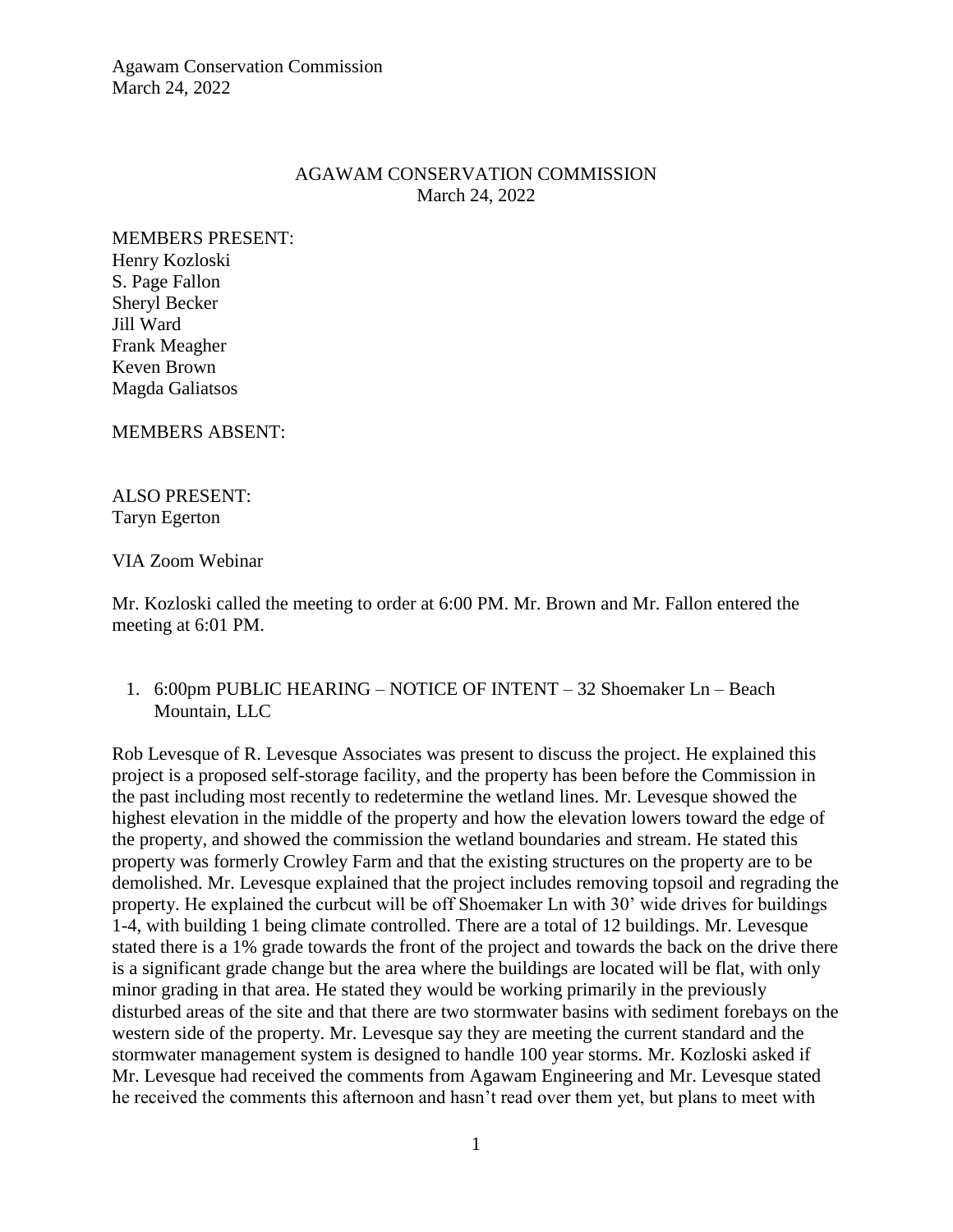the Engineering Department to go over the comments. Mr. Levesque then read the engineering departments comments, which are available in the Planning Department for those wishing to review the document. Mr. Levesque said the comments will not be a problem and will meet with Agawam Engineering to review. Mr. Levesque read one comment regarding the soils types of the site and responded that the soil mapping is not always accurate and the soils were determined by test pits. He read another comment regarding the concerns of increased stormwater runoff to the culvert crossing Shoemaker Ln and responded that they are required to match pre development runoff flows. Mr. Levesque noted in response to another comment that a fire suppression system is not required for buildings over 7500 square feet. He also stated that there are deep sunken catch basins and proprietary water quality units on the property. Ms. Egerton confirmed there is no DEP number yet. Mr. Fallon asked if Mr. Levesque could point out the culvert on the southwest side of the property but it was located just off the existing conditions map and not shown. Mr. Kozloski asked if the culvert crossed Shoemaker Ln and Mr. Levesque responded yes. Mr. Kozloski then opened the meeting up to the public.

Edward Cecchi, 1342 Suffield St, owns the property to the east and stated there is currently a runoff problem and was wondering if it would be fixed. Mr. Levesque stated that the high point is near where the barn is currently and there is runoff on all sides. He states the project proposes that the edge of pavement will be curved so that all the water will be collected and redirected to the basins to the west, and sheet flow into the wetland. Mr. Cecchi asked if the project is pitched to the west. Mr. Levesque stated that no, but subcatchments within the proposed facility collect the water and are brought through pipes to the west side. Mr. Cecchi asked if there is a fence for the facility and Mr. Levesque said yes, there is a fence for security purposes just outside the edge of pavement and limit of work. Mr. Cecchi asked which direction the lights will be facing and Mr. Levesque stated there is a photometric plan included, and that the lights are shielded, dark sky compliant, and directional LED lights.

Mr. Kozloski stated that the stream to the North has been drying out and wondered if this project would affect that. Mr. Levesque stated that the grade breaks currently do not direct a lot of water to the stream, but that he will have his engineers look it over. Mr. Kozloski stated that an onsite would be helpful for the commission.

Mr. Levesque requested a continuance to the next Conservation Commission meeting.

Motion was made by Ms. Ward and seconded by Ms. Becker to continue the public hearing for NOTICE OF INTENT – 32 Shoemaker Ln – Beach Mountain, LLC to April  $14<sup>th</sup>$ , 2022.

# ROLL CALL VOTE 7 – 0

# 2. 6:15pm PUBLIC HEARING – NOTICE OF INTENT – 497 South Westfield St – Depalma & Tirone

Rob Levesque of R. Levesque Associates was present to discuss this project with the Commission. He stated this project has been before the Commission in the past, and it started as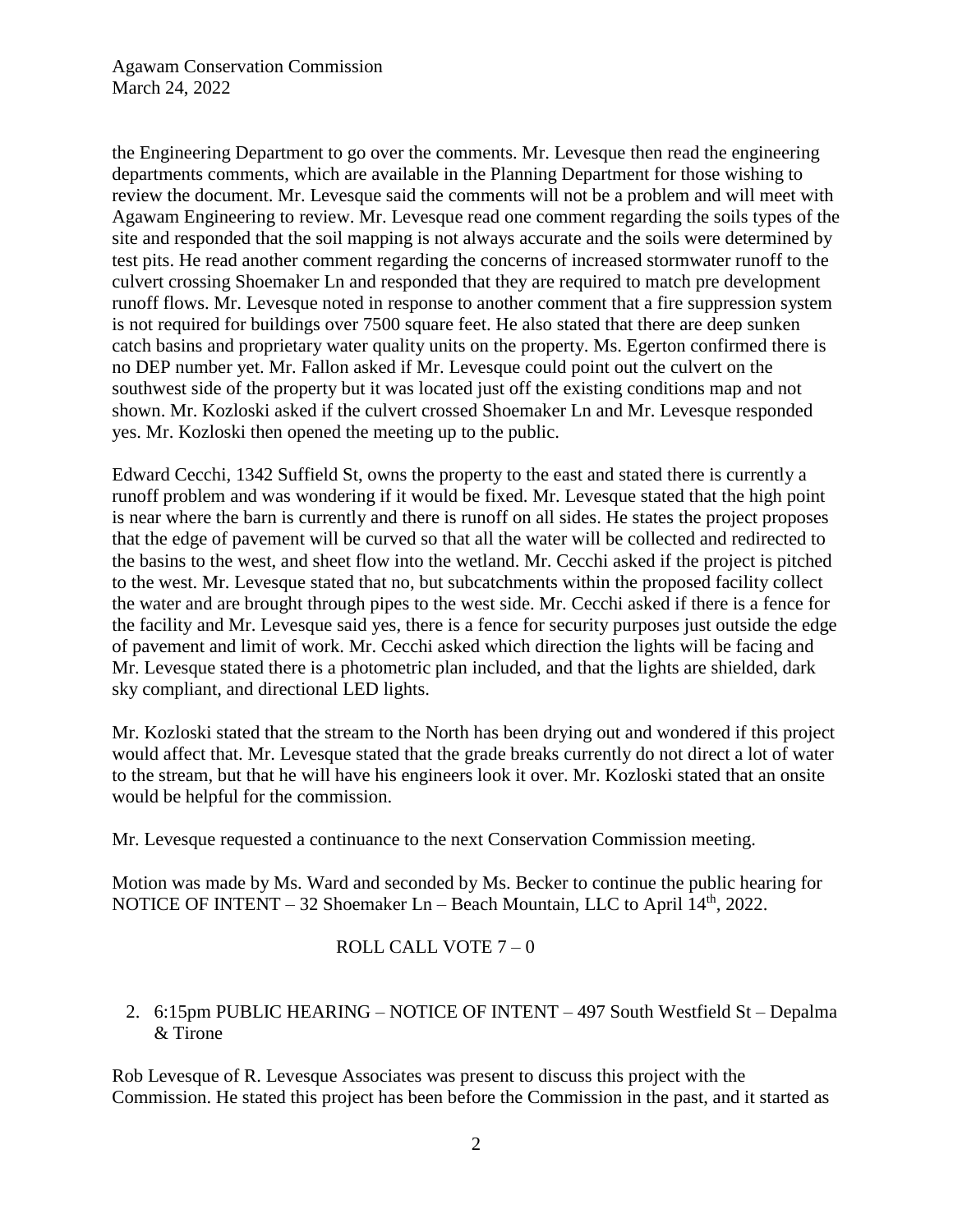a 131 condo unit project with a peer review, and though approved it was extended but never built at the time. He stated that they had then amended the project to be 80 units as duplexes, but was not built and subsequently expired. Mr. Levesque stated Ryan Nelson of his office redelineated the wetlands on site. He stated that the roadways have not changed drastically from the previously permitted plan, but sizes of the units have changed to keep them out of the wetlands. He stated that the stormwater management report has been updated and argues there is less impact to the wetlands than in the previously permitted plan. Ms. Egerton stated that there is not a DEP filing number yet. Mr. Levesque requested the Commission lower the fee of the Notice of Intent due to the previous review and large amount of the fee. He stated that the State did receive their full fee. Ms. Egerton stated she spoke with DEP and that he could not find anything in the regulations that give the commission the authority to lower the fee. Town Attorney Stephen Buoniconti spoke with Rob Levesque as well to reiterate that statement. It was noted that \$2500 was paid as the fee. The commission agreed to not vote on whether to lower the fee, since they do not have the authority to do so, therefore requiring the full fee from the applicant.

Mr. Kozloski opened the meeting up to the public. There were no comments. Mr. Kozloski asked if the wetland boundaries needed to be reaffirmed since they have changed since the last time the project was permitted. Mr. Fallon asked to see where the wetland boundaries have changed. Ms. Ward asked if the wetland area increased in those areas and Mr. Levesque said yes. Mr. Kozloski asked if the property is in 61A since that takes 90 days. Mr. Levesque called Mr. Depalma who confirmed the property is in 61A. Mr. Kozloski stated that the project needs a DEP number, the commission needs to schedule an onsite to determine wetland boundaries, and the full fee needs to be received by the Commission.

Mr. Levesque requested a continuance to the next Conservation Commission meeting.

Motion was made by Ms. Ward and seconded by Mr. Meagher to continue the public hearing for NOTICE OF INTENT – 497 South Westfield St – Depalma & Tirone

# ROLL CALL VOTE 7 – 0

3. PUBLIC HEARING CONT. – Notice of Intent – 0 South West Street & 0 Pine Street – Town of Agawam

The commission received a request to continue the public hearing until April  $14<sup>th</sup>$ , 2022.

Motion was made by Ms. Ward and seconded by Mr. Brown to continue the public hearing for Notice of Intent – 0 South West Street & 0 Pine Street – Town of Agawam until April  $14<sup>th</sup>$ , 2022.

### ROLL CALL VOTE 7 – 0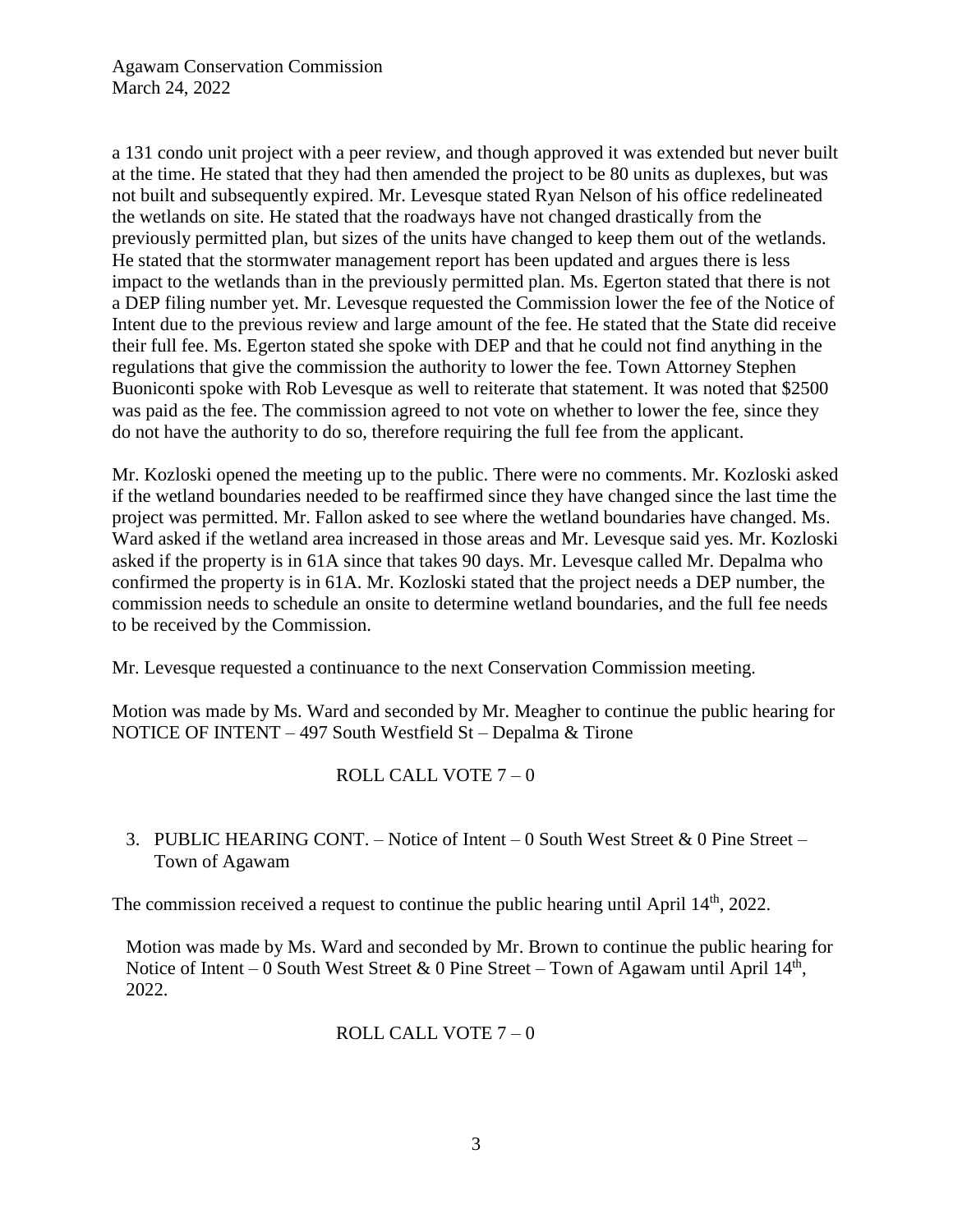# 4. PUBLIC HEARING CONT. – Notice of Intent – Aspenwood Associates LLC – 0 Silver Street & 0 Doane Avenue

Mr. Kozloski stated the Commission went onsite last week to view the area and opened the meeting up to the public. Lisa Patnode, 40 Doane Ave, asked for the commission to review before giving input. Mr. Kozloski stated there is a draft Order of Conditions and read off the conditions that were drafted for the project, which is located in the Planning Department for those wishing to review it. Ms. Ward made one comment regarding the language of one special condition, that the condition should read "limit of work line" vs "limit of line work." Mr. Kozloski asked if there was any other input from the public. Ms. Patnode asked if the Conservation Restriction would be voted on and Ms. Ward stated that the Order of Conditions is different from the conservation restriction. Mr. Kozloski reiterated that this is separate. Ms. Egerton noted that the conservation restriction is something that the Commission will need to vote on. Mr. Kozloski stated this is a requirement of the state.

Motion was made by Ms. Ward and seconded by Mr. Brown to close the public hearing and issue the Order of Conditions as drafted with the one correction for Notice of Intent – Aspenwood Associates LLC – 0 Silver Street & 0 Doane Avenue

# ROLL CALL VOTE 7 – 0

5. PUBLIC HEARING CONT. – Notice of Intent – Main Street – Westfield River Interceptor Sewer Relocation Project – Agawam DPW (Continued to May 26, 2022)

This agenda item was previously continued to the May 26, 2022 meeting.

# 6. ENFORCEMENT ORDER UPDATE – 618 Barry Street

Ms. Egerton stated she was hoping to receive the construction schedule by today so the Commission could vote on it, but it hasn't been received yet. She has been in contact with the builder who has stated he will get it to the commission as soon as possible, and that no work has been done since receiving the Enforcement Order.

# 7. EMERGENCY ORDER – 1291 Suffield St

Mr. Kozloski went on site to look at some trees from a homeowner who states they are diseased and needs to come down. There was a correspondence from the tree warden and the homeowner will leave the stumps. He wanted the commission to be aware of this so that an emergency order can be issued when the homeowner secures a tree company.

8. Correspondence and Complaints